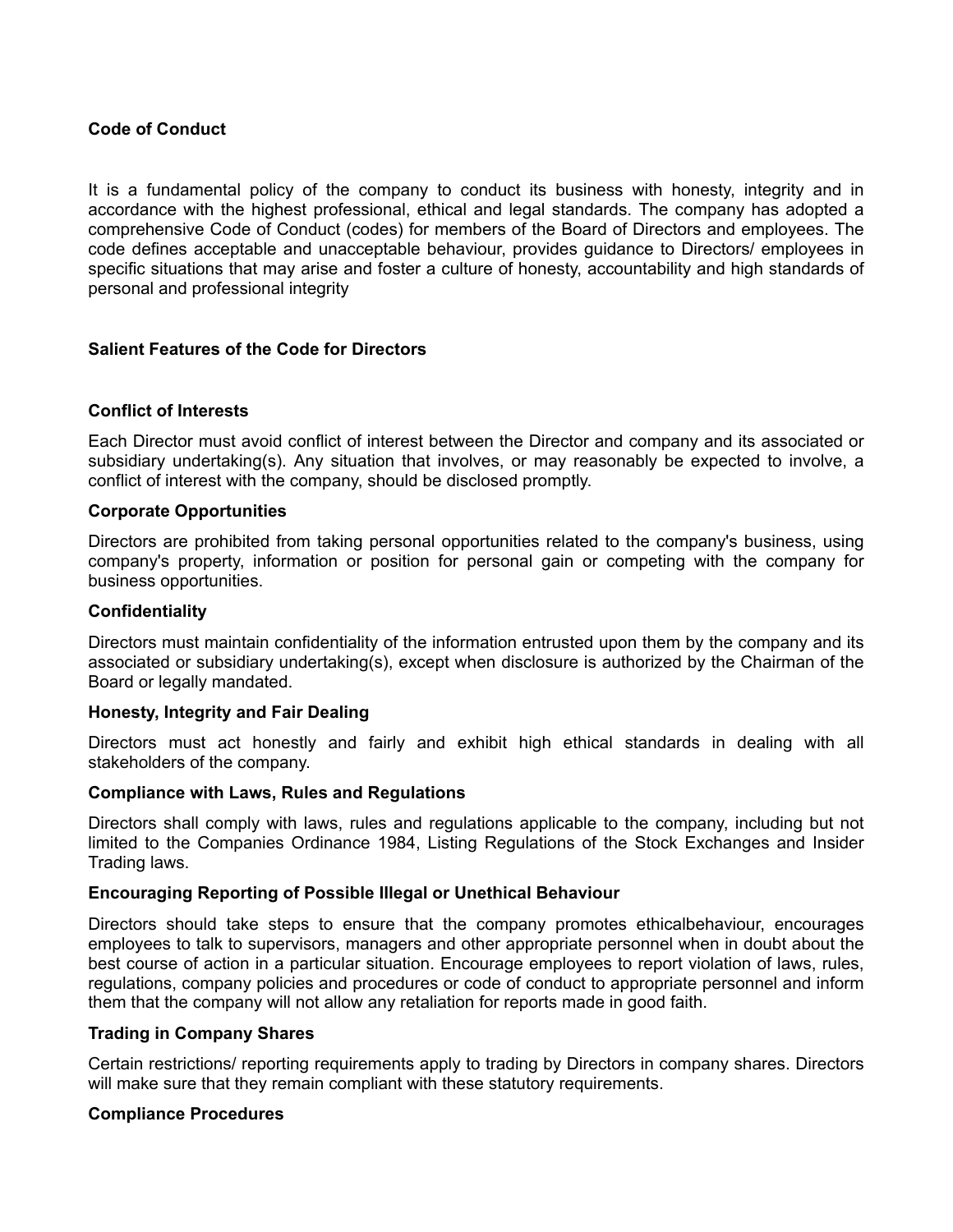Directors should disclose any suspected violations of this code promptly in the immediate subsequent meeting of the Board of Directors.

## **Specific Guidelines for Employees**

#### **Conflict of Interests**

Employees/ trainees must not engage in activities or transactions which may give rise or seen to have given rise to conflict between their personal interests and the interest of the company.

#### **Confidentiality and Disclosure of Information**

Employees/ trainees are expected to safeguard confidential information about the company activities and must not, without authority, disclose such information to the press, outside source, or employees/ trainees who are not entitled to such information.

## **Political Contribution**

No funds or assets of the company may be contributed to any political party or organization or individual who either holds public office or is a candidate for public office except where such contribution is permitted by law.

#### **Bribes and Commercial Payments**

An employee/ trainee must not give or receive bribes or other payments, which are intended to influence a business decision or compromise independent judgment nor any employee/ trainee give money to obtain business for the company or receive money for giving company business to an outside agency.

#### **Proper Recording of Funds, Assets, Receipts and Disbursements**

All funds, assets, receipts and disbursements must be properly recorded in the Books of the Company.

#### **Agreements with Agents, Sales Representatives or Consultants**

Agreements with agents, sales representatives or consultants should state clearly the services to be performed, the amount to be paid and other relevant terms and conditions.

### **Relations and Dealings with Suppliers, Consultants, Agents, and Other Third Parties**

SML's relations and dealings with suppliers, consultants, agents, and other third parties should at all times be such that SML's integrity and reputation is not damaged, if details of the relationship or dealings were to become public knowledge.

#### **Health, Safety & Environment Policy**

Every employee/ trainee at work must take reasonable care for the health and safety of him/ herself and others, including visitors, who may be affected by his/ her acts or omissions at work and cooperate in the company's efforts to protect the environment.

# **Smoking Policy**

Smoking and exposure of workplace to tobacco poses serious health hazards to employees/ trainees besides potential risks of fire and explosions.

#### **Other Employment, Outside Interests, Civic Activities**

SML does not allow its employees/ trainees to take any part-time and/ or full-time second employment